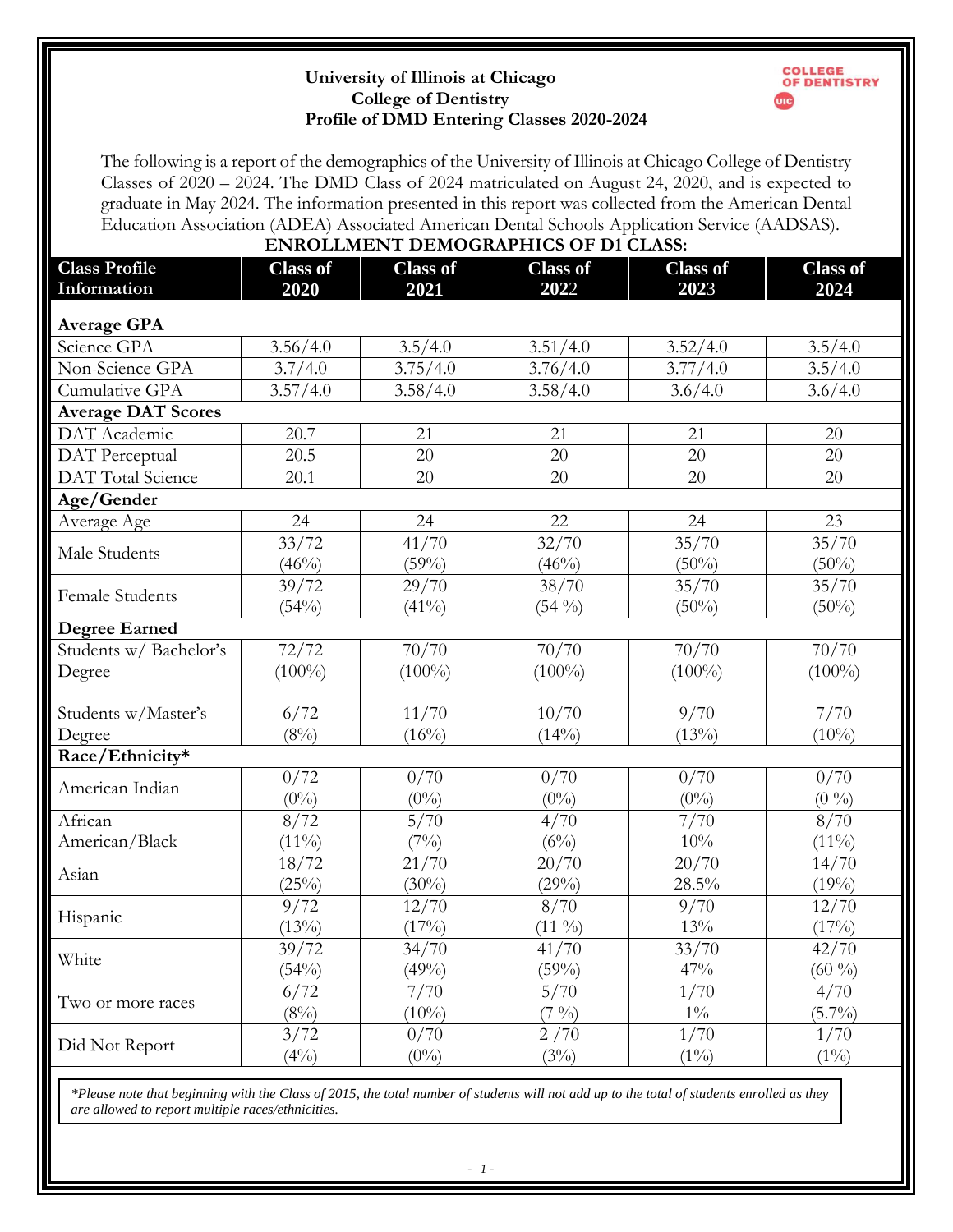| <b>College Majors</b>         | Class of<br>2020 | Class of<br>2021 | Class of<br>2022 | Class of<br>2023 | Class of<br>2024 |
|-------------------------------|------------------|------------------|------------------|------------------|------------------|
| <b>Biological Sciences</b>    | 48               | 41               | 47               | 44               | 45               |
| <b>Biomedical</b>             | $\overline{2}$   | $\overline{2}$   | 3                | $\overline{5}$   | $\overline{2}$   |
| Sciences/Biomedical           |                  |                  |                  |                  |                  |
| <b>Engineering/Biophysics</b> |                  |                  |                  |                  |                  |
| Chemistry/Physical            | 7                | 14               | 6                | 5                | $\overline{4}$   |
| Science/Biochemistry          |                  |                  |                  |                  |                  |
| Engineering                   | $\overline{2}$   | $\overline{0}$   | $\overline{0}$   | $\overline{0}$   | $\overline{0}$   |
| Microbiology/Genetics         | $\mathbf{1}$     | $\overline{2}$   | $\overline{0}$   | $\mathbf{1}$     | $\overline{0}$   |
| Math/Computer                 | $\overline{0}$   | $\overline{0}$   | $\overline{0}$   | $\overline{O}$   | 1                |
| Science                       |                  |                  |                  |                  |                  |
| Social Science (Psy, Soc,     | $\overline{4}$   | $\overline{3}$   | $\overline{4}$   | 5                | 7                |
| History, PoliSci)             |                  |                  |                  |                  |                  |
| Business/Economics/           | $\overline{2}$   | 1                | $\mathbf{1}$     | $\mathbf{1}$     | $\overline{0}$   |
| Finance                       |                  |                  |                  |                  |                  |
| Education                     | $\overline{0}$   | $\overline{0}$   | $\overline{0}$   | $\overline{0}$   | $\overline{0}$   |
| Language/English or           | $\theta$         | 1                | $\overline{0}$   | 1                | $\theta$         |
| Humanities                    |                  |                  |                  |                  |                  |
| Kinesiology/Exercise          | $\mathbf{1}$     | $\theta$         | $\mathbf{1}$     | $\overline{2}$   | $\overline{2}$   |
| science/Audiology             |                  |                  |                  |                  |                  |
| Pre-dentistry/                | $\overline{4}$   | $\overline{4}$   | $\overline{4}$   | $\mathbf{1}$     | 7                |
| Community health              |                  |                  |                  |                  |                  |
| /Health Science               |                  |                  |                  |                  |                  |
| Neuroscience                  | $\overline{0}$   | $\overline{0}$   | $\overline{0}$   | 5                | $\theta$         |
| <b>Other Major</b>            | $\mathbf{1}$     | $\overline{2}$   | 4                | $\overline{0}$   | $\overline{2}$   |
| Hygiene                       | $\overline{0}$   | $\overline{0}$   | $\overline{0}$   | $\overline{0}$   | $\overline{0}$   |
| <b>Students that entered</b>  |                  |                  |                  |                  |                  |
| through GPPA                  | $\overline{4}$   | 2                | 1                | 6                | 6                |

| <b>Total Applications</b>     | <b>Class of</b> | Class of | <b>Class of</b> | Class of 2023  | Class of 2024  |
|-------------------------------|-----------------|----------|-----------------|----------------|----------------|
|                               | 2020            | 2021     | 2022            |                |                |
| # of Resident Applicants      | 398             | 410      | 390             | 420            | 422            |
| # of Nonresident              | 807             | 825      | 1046            | 910            | 899            |
| Applicants                    |                 |          |                 |                |                |
| <b>Total Number of</b>        | 1205            | 1235     | 1436            | 1330           | 1321           |
| Applicants                    |                 |          |                 |                |                |
| # of Nonresident              | 19              | 20       | 32              | 12             | 12             |
| <b>Applicants Interviewed</b> |                 |          |                 |                |                |
| # of Nonresident Offers       | 5               | 4        | 9               | 3              | 6              |
| <b>Extended</b>               |                 |          |                 |                |                |
| # of Nonresidents             | 3               | 2        | $\overline{2}$  | $\overline{2}$ | $\overline{2}$ |
| Enrolled                      |                 |          |                 |                |                |
| # of Resident                 | 184             | 177      | 186             | 181            | 175            |
| <b>Applicants Interviewed</b> |                 |          |                 |                |                |
| # of Resident Offers          | 97              | 114      | 90              | 109            | 108            |
| <b>Extended</b>               |                 |          |                 |                |                |
| # of Residents Enrolled       | 69              | 68       | 68              | 68             | 68             |
| <b>Total D-1 Enrollment</b>   | 72              | 70       | 70              | 70             | 70             |
|                               |                 |          |                 |                |                |